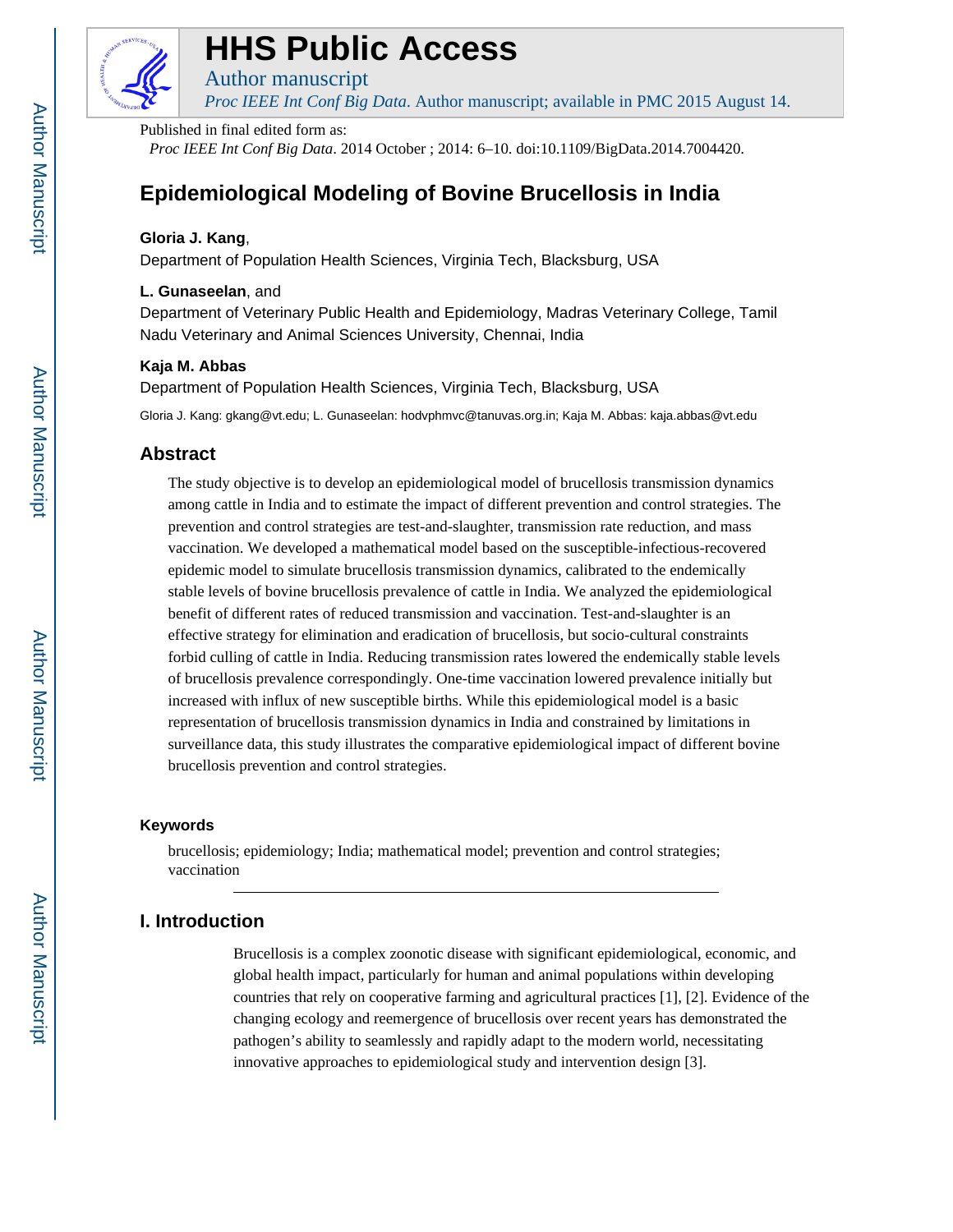#### **A. Brucellosis microbiology**

Brucellosis is caused by facultative, intracellular bacteria of genus *Brucella* that survive and reproduce within host phagocytic cells. The pathogenicity of *Brucella spp.* involves an efficient adaptation that prevents recognition by the immune system and manipulates fundamental properties of host cell physiology [4]. However, current knowledge of the bacterium's pathogenic processes and biology is limited. The lack of classic virulence factors, such as capsules, plasmids, pili, or exotoxins, suggest the presence of unique mechanisms by which cell invasion and immune system evasion occur [5]. Brucellosis represents a significant threat to the future of public health given evidence of highly persistent novel strains with the ability to reemerge in new species and environmental foci.

#### **B. Brucellosis transmission dynamics**

In humans, transmission generally occurs as a result of ingestion of infected milk products or direct contact with infectious material through broken skin. Human brucellosis most often presents as an acute or sub-acute febrile disease typically marked with a cycling, undulant fever. Because symptoms commonly mimic other endemic diseases such as malaria, typhoid, and influenza, misdiagnosis occurs [6]. The disease is rarely fatal, but various clinical manifestations tending towards chronicity and persistence can lead to severely debilitating and disabling complications within any organ system [5].

In animals, transmission of bovine brucellosis, caused by *Brucella abortus* in cattle, occurs through ingestion of infected tissues or body fluids, contact with mucous membranes, direct inoculation, and fomites. The characteristic symptoms of infection in cattle are spontaneous abortion and premature birth with retained placenta. However, these symptoms are not specific to brucellosis, thereby contributing to misdiagnosis and misreporting of disease. In contrast, infections can also be asymptomatic and exist in healthy livestock [7]. In addition to the zoonotic threat of spillover into human populations, infected herds can cause significant losses to developing economies dependent on agrarian practices such as livestock herding and milk production.

#### **C. Brucellosis epidemiology in India**

In India, about 80% of people live within close contact to domestic livestock animals or wildlife, a critical risk factor for zoonotic disease transmission such as brucellosis; yet, the true incidence of human brucellosis is unknown [8]–[10]. Seroprevalence studies suggest infection may range between 0.9% – 18.1%, with higher risk in veterinarians and farm attenders. However, misdiagnosis occurs due to differential diagnoses of malaria, typhoid, paratyphoid, and influenza.

Brucellosis prevalence among livestock animals varies widely across India's diverse agroecological landscape, differing from region to region and farm to farm [9]. Senthil et al conducted a seroprevalence study of bovine brucellosis in Chennai, India utilizing various diagnostic tests with positive results ranging from  $3.3\% - 11.4\%$  [11]. Isloor et al found overall prevalence was 1.9% in cattle and 1.8% in buffalo [12]. Long-term serological studies indicate baseline seroprevalence of 5% in cattle and 3% in buffalo [6].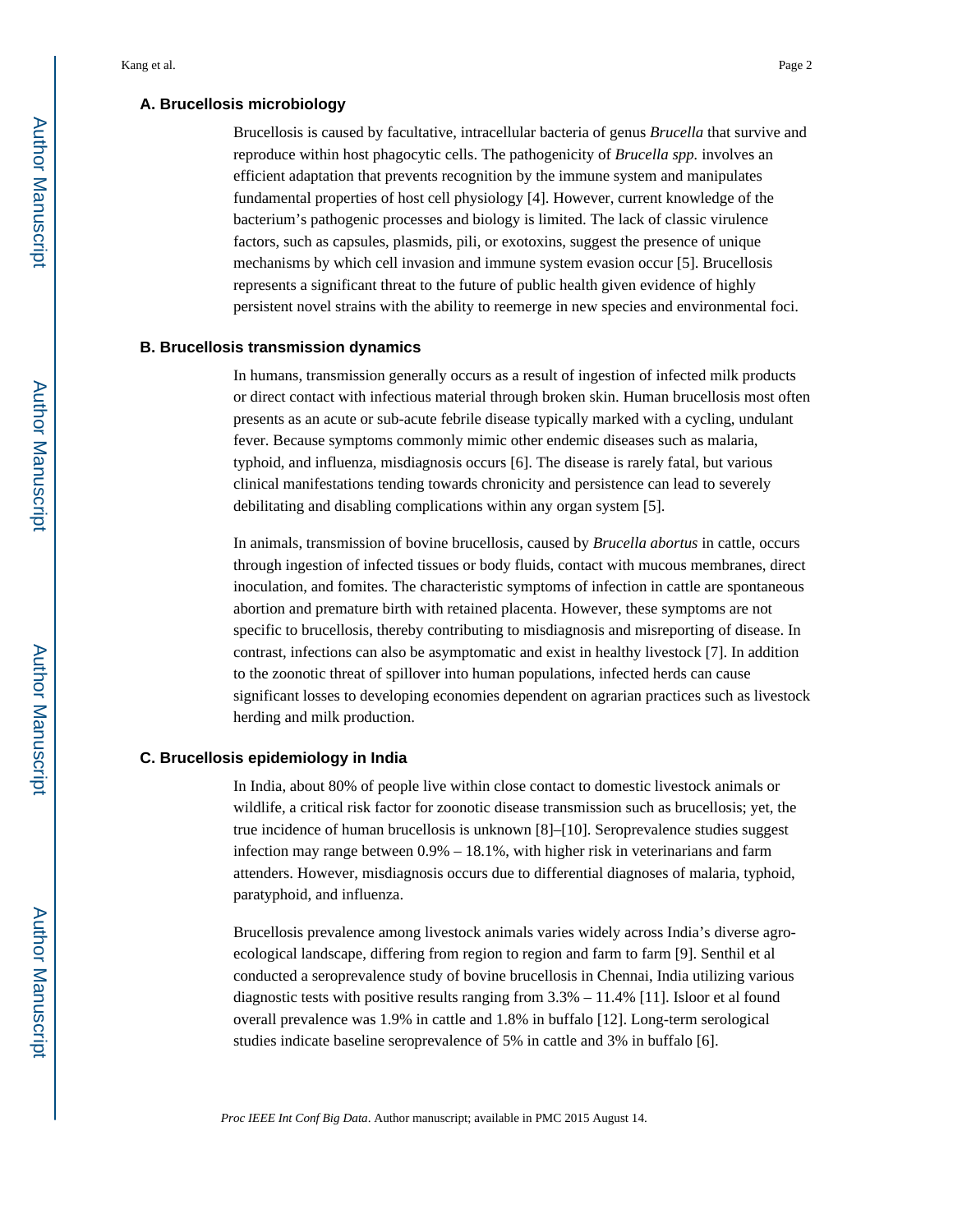Progress reports of monitoring programs from 2012–2013 by the Indian Council of Agricultural Research estimate that the current national seroprevalence of brucellosis in cattle is roughly 13.5% and at a stable, endemic equilibrium [13]. While population seropositivity is generally a poor measure of disease, due to high levels of underreporting and insufficient data, we considered seroprevalence to be a proxy measure for brucellosis prevalence in this study.

#### **D. Brucellosis control and prevention**

There is no vaccine for humans, and high rates of initial treatment failure and relapse rates make clinical management particularly difficult [14]. Hence, prevention of human brucellosis depends on management of the animal reservoir. Disease management for brucellosis may best take the form of test-and-slaughter, abortion notification, and vaccination [15].

However, economic feasibility and efficacy must be taken into consideration depending on social, political, and ecological factors. Due to India's governmental ban on cattle slaughter, proposals for a brucellosis control and prevention program in India highlight a mass vaccination campaign within areas of high disease prevalence. Vaccination against bovine brucellosis in cattle is currently limited to large, organized-private, state-owned and military dairy farms [16].

#### **E. Public health significance**

Enhanced spread of brucellosis through increased distribution of potentially infected animal products poses significant social, economic, and public health threats unimpeded by political borders, demanding effective livestock disease management practices through the unified efforts of scientists, health professionals, and policy-makers. Effective development and implementation of a brucellosis prevention and control program in India can be facilitated by identifying answers to the public health policy and practice questions facing decisionmakers, as illustrated in Table I. The public health significance of this study is to develop an epidemiological model of brucellosis transmission dynamics in India to address answers to these questions.

# **II. Methods**

Mathematical modeling of infectious disease dynamics provides an efficient environment to design and test intervention policies in a virtual computational framework [17]–[21].

#### **A. Epidemic model**

We developed a system dynamics model of bovine brucellosis transmission dynamics, as illustrated in Fig. 1. The cattle population is divided into three subpopulations: susceptible, infected/infectious, and immune. New births flow into the susceptible population, and natural deaths flow out of all compartments. As suceptible cattle are vaccinated effectively, these cattle move into the immune compartment. We assume no recovery from infection, no waning vaccination immunity, and no disease-induced mortality.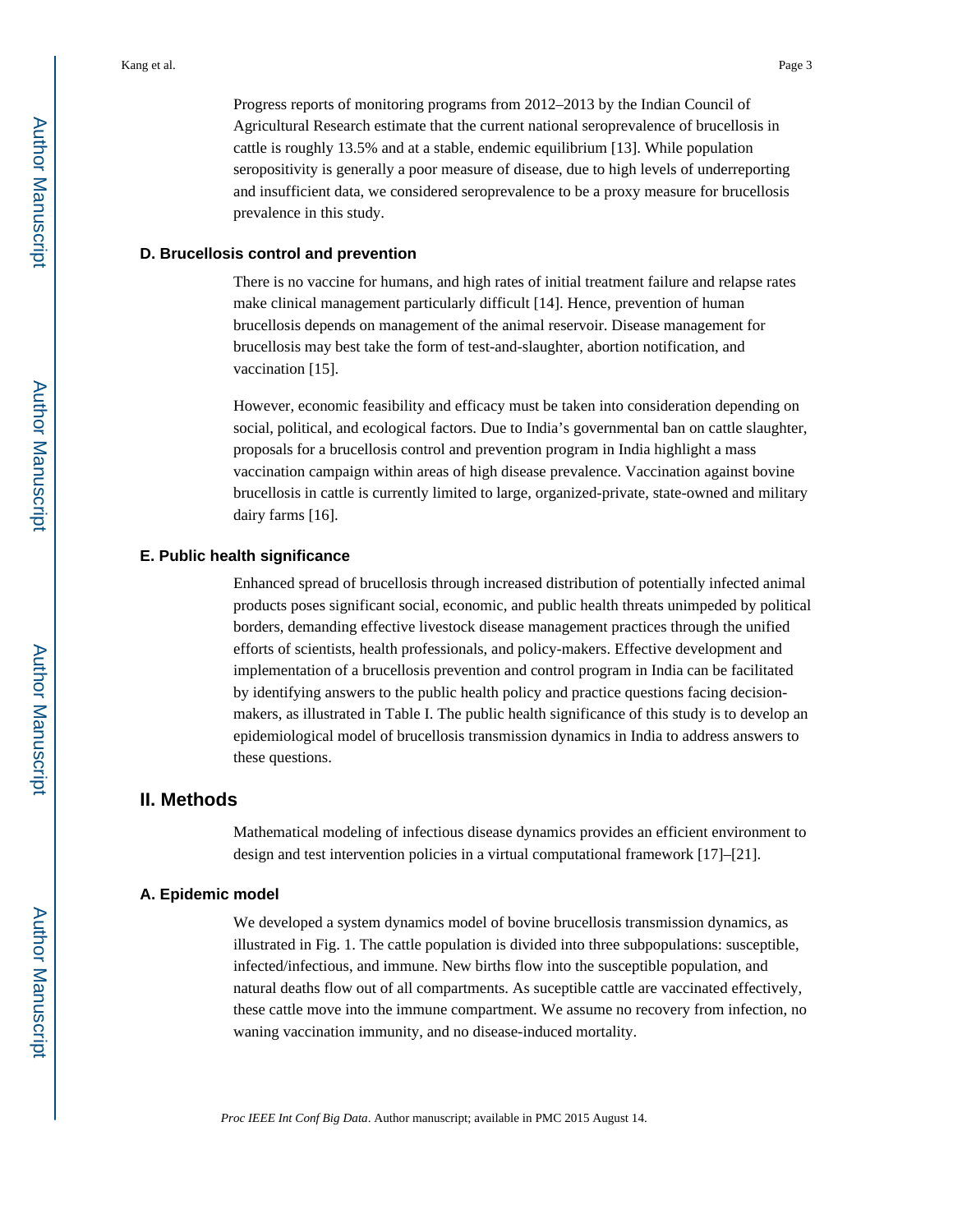The ordinary differential equations for the *Susceptible-Infected/Infectious-Recovered* (*SIR*) epidemic model of brucellosis transmission dynamics are listed below.

$$
S_0=S_0-pvS_0
$$
  
\n
$$
\frac{dS}{dt}=\mu-\beta SI-\mu S
$$
  
\n
$$
\frac{dI}{dt}=\beta SI-\mu I
$$
  
\n
$$
\frac{dR}{dt}=pvS_0-\mu R
$$

The birth and death rates are uniformly assigned to due to the relatively stable population size of cattle in India, and β represents the transmission rate. We adapted the *SIR* epidemic model to incorporate a one-time vaccination program by correspondingly changing the initial proportion of suceptibles  $(S_0)$  and immune cattle. Susceptible cattle who gain immunity to brucellosis move into the immune (*R*) compartment which depends on the vaccine efficacy (*v*) and the proportion vaccinated (*p*).

#### **B. Data**

Data was obtained from Madras Veterinary College (MVC) in Chennai, India where the university research farms conduct ongoing studies regarding production and reproduction of various cattle breeds under the specific agro-climatic conditions of Tamil Nadu. Theses and dissertations from MVC and regional disease monitoring reports from the Project Directorate on Animal Disease Monitoring and Surveillance provided current seroprevalence of bovine brucellosis in cattle. Publically available livestock census data from the Ministry of Agriculture and Department of Animal Husbandry Dairying & Fisheries provided birth and death rate parameterization for our model. The initial conditions of the epidemic model were set to an endemically stable level of 13.5% brucellosis prevalence for cattle in India.

#### **C. Simulation model**

The epidemic model is simulated in *R* statistical software and programming environment [22]. Model parameters and corresponding values are shown in Table II.

# **III. Results**

We analyzed the brucellosis transmission dynamics model at endemic stability for control and prevention policies of test-and-slaughter, reduction of transmission rates, and implementation of a one-time vaccination of cattle.

#### **A. Endemic stability**

Transmission of bovine brucellosis is estimated to occur at an endemic equilibrium in India, with disease prevalence estimated to be 13.5%. Equilibrium dynamics were used to estimate the transmission rate of 0.1156 per year. Because the effective reproductive rate  $(R<sub>0</sub>)$  at the endemic stable state is 1, effective control and prevention policies will lower  $R_0$  below 1, thereby shifting the transmission dynamics towards elimination of brucellosis.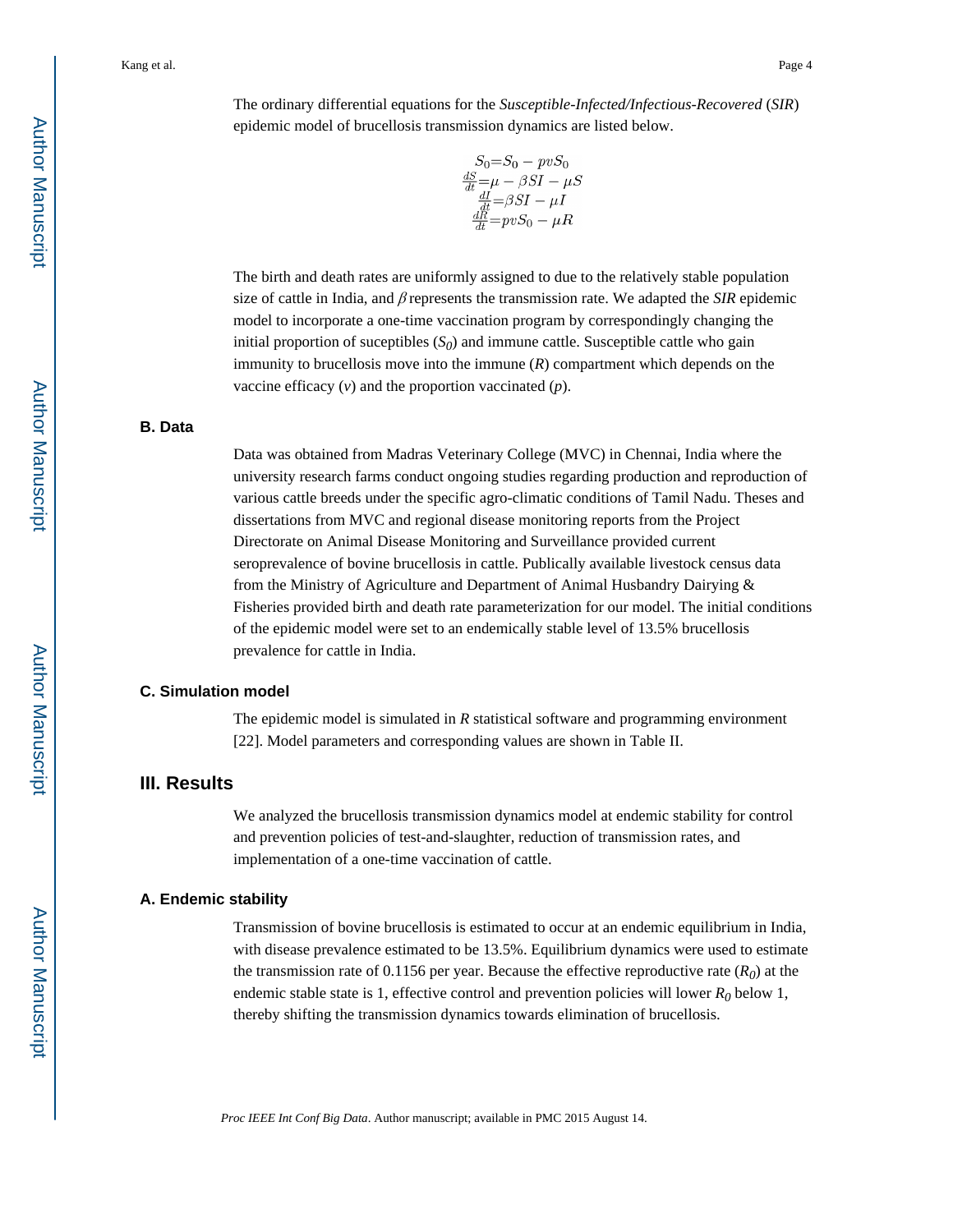#### **B. Test and slaughter**

Test and slaughter is a proven strategy for brucellosis elimination by culling and removing infected cattle from the population. The removal of infected cattle from the population eliminates onward transmission, thereby leading to near eradication. The success of this strategy depends on the sensitivity and specificity of the diagnostic tests and the proportion of population tested. Successful implementation of the brucellosis eradication program in United States involved large culls of cattle population, and has led to elimination and effective control of bovine brucellosis [23]. In India however, socio-cultural constraints forbid culling of cattle except for two states, thereby prohibiting actual implementation of the test and slaughter strategy.

#### **C. Reducing transmission rate**

We tested the prevention and control strategy of reducing transmission, by reducing the contact rate between susceptible and infected cattle. Fig. 2 illustrates the epidemiological impact of reducing transmission rate by 20%, 40%, 60%, and 80%; brucellosis prevalence is reduced and recedes towards elimination and eradication. Reducing transmission rate by 0% refers to the endemic stable state of brucellosis prevalence of 13.5%.

#### **D. Vaccination**

Mass vaccination is an effective and efficient strategy to control and prevent brucellosis in animals, especially for cattle [24]. We tested a one-time vaccination at different rates of vaccination coverage with a vaccine efficacy of 70%, the reported minimum efficacy of the S19 vaccine available in India [25]. Null vaccination coverage of 0% illustrates the current endemic stability scenario of 13.5% disease prevalence. The one-time vaccination program decreased brucellosis prevalence, with correspondingly higher benefits observed at higher rates of vaccination coverage of 20%, 40%, 60%, 80% and 100%, as shown in Fig. 3.

After the one-time vaccination program, the influx of newly susceptible cattle through births into the population leads to a rebound of brucellosis toward the initial level of endemic prevalence. Further, brucellosis prevalence does not recede towards elimination and eradication even at vaccination coverage levels of 100%.

# **IV. Discussion**

We developed a basic epidemiological model of bovine brucellosis transmission dynamics for livestock cattle in India. We used this model to analyze the impact of different control and prevention strategies to reduce prevalence of brucellosis from the endemically stable state of 13.5% towards elimination and eradication. While test and slaughter is an effective disease management strategy, the sociocultural belief of cattle sanctity in India prohibit its implementation.

#### **A. Reducing transmission rate**

Reducing transmission rates by limiting host contact is an effective strategy for eliminating and eradicating bovine brucellosis, yet challenges remain in identifying feasible and effective practices to prevent ingestion of infected tissues and body fluids, as well as contact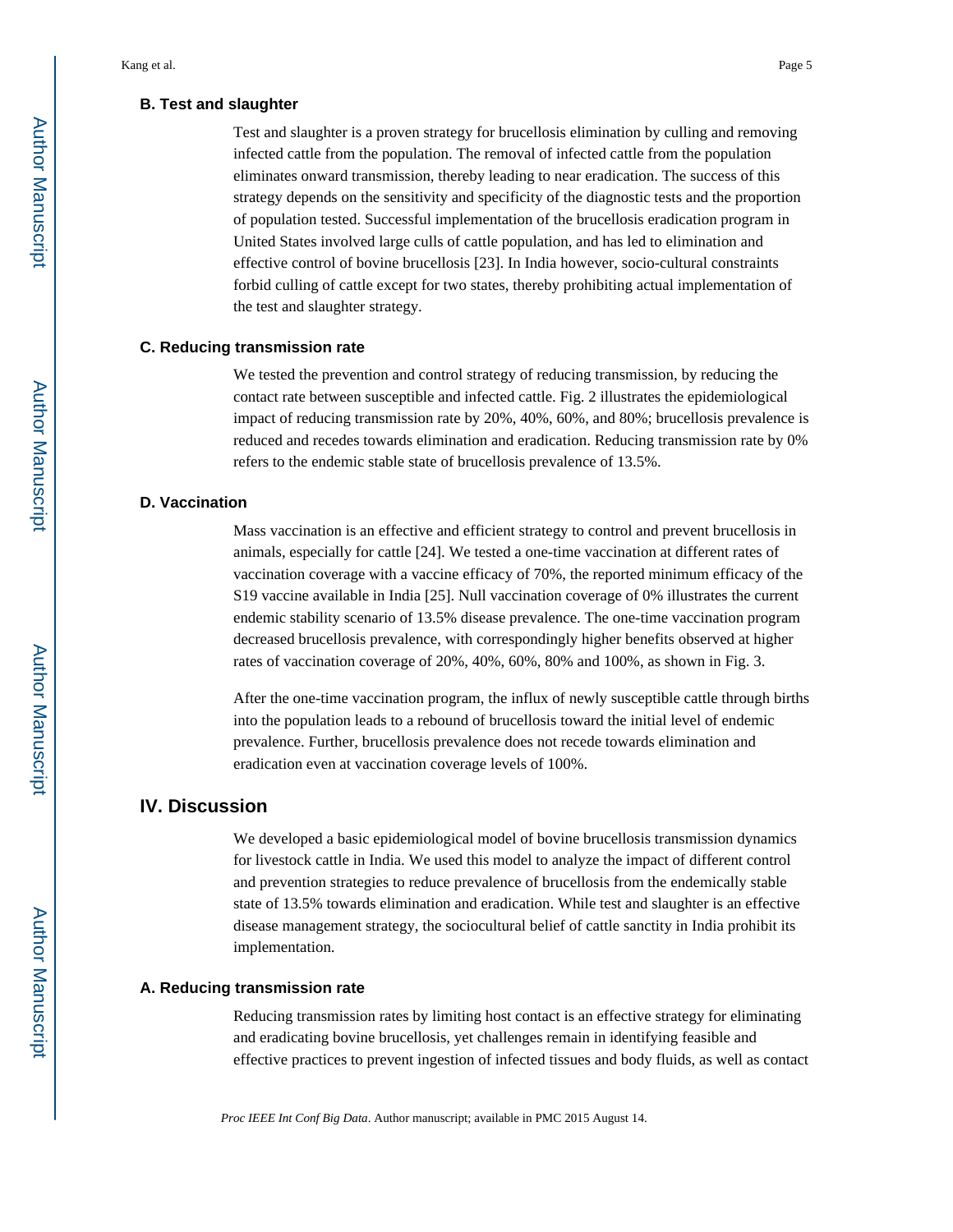with mucous membranes and fomites in the environment. Strategies include physically limiting within-herd and between-herd contact patterns, either by reducing the frequency of interactions or the density of the cattle herd population.

### **B. Vaccination**

A one-time vaccination program is an effective strategy to decrease the rate of new infections. By assuming a stable population size where birth and death rates are equal, we produced a conservative scenario in which a one-time vaccination of 100% of the population fails to sustain protective effects for a prolonged period due to the influx of the susceptible cattle through births. Thereby, vaccination programs must be implemented at regular intervals to prevent the rebound of brucellosis prevalence to initial endemic stability levels.

#### **C. Cattle population and demography**

Data from the Indian cattle census from 1997–2012 indicate a rapid increase in cattle population in the early years, followed by a plateau in growth rate in recent years. However, annual growth rates vary widely across states and among different cattle breeds, sex, and age, as does reported seroprevalence. The model inferences are a country-level estimation of bovine brucellosis epidemiological impact in India, and the results may not reflect the epidemiological dynamics within individual farms.

#### **D. Limitations**

The limitations of this study are the use of a basic epidemic model and simplified assumptions to derive the model parameters. The assumptions are necessitated due to the uncertainty in transmission dynamics of brucellosis and cattle demography. With respect to the cattle host, variations in transmission rate by age and gender is not included. With respect to the *Brucella* pathogen and immune dynamics, latent period and waning immunity is not included. With respect to environment, indirect transmission through an environmental reservoir is not considered. *B. abortus* diagnostic tests increase uncertainty and misdiagnosis, depending on sensitivity and specificity of the tests.

#### **E. Public health implications**

Despite the limitations and simplicities of this study, our model demonstrates the fundamental processes within bovine brucellosis transmission and the resulting effects of various intervention strategies in India. Mathematical models provide invaluable insight into the epidemiology of economically-important diseases, particularly in developing countries where conventional methods of disease control are near-impossible to implement. With inevitable increases in human population, international travel, and economic demand, the potential global impact for a complex zoonosis like brucellosis goes beyond the realm of public health [26]. Hence, from a public health perspective, the management and prevention of brucellosis is a critical task that depends on effective communication with policy-makers. Our model provides partial solutions to the public health policy and practice questions that are listed in Table I, and have a meaningful discussion with decision makers on control and prevention of bovine brucellosis.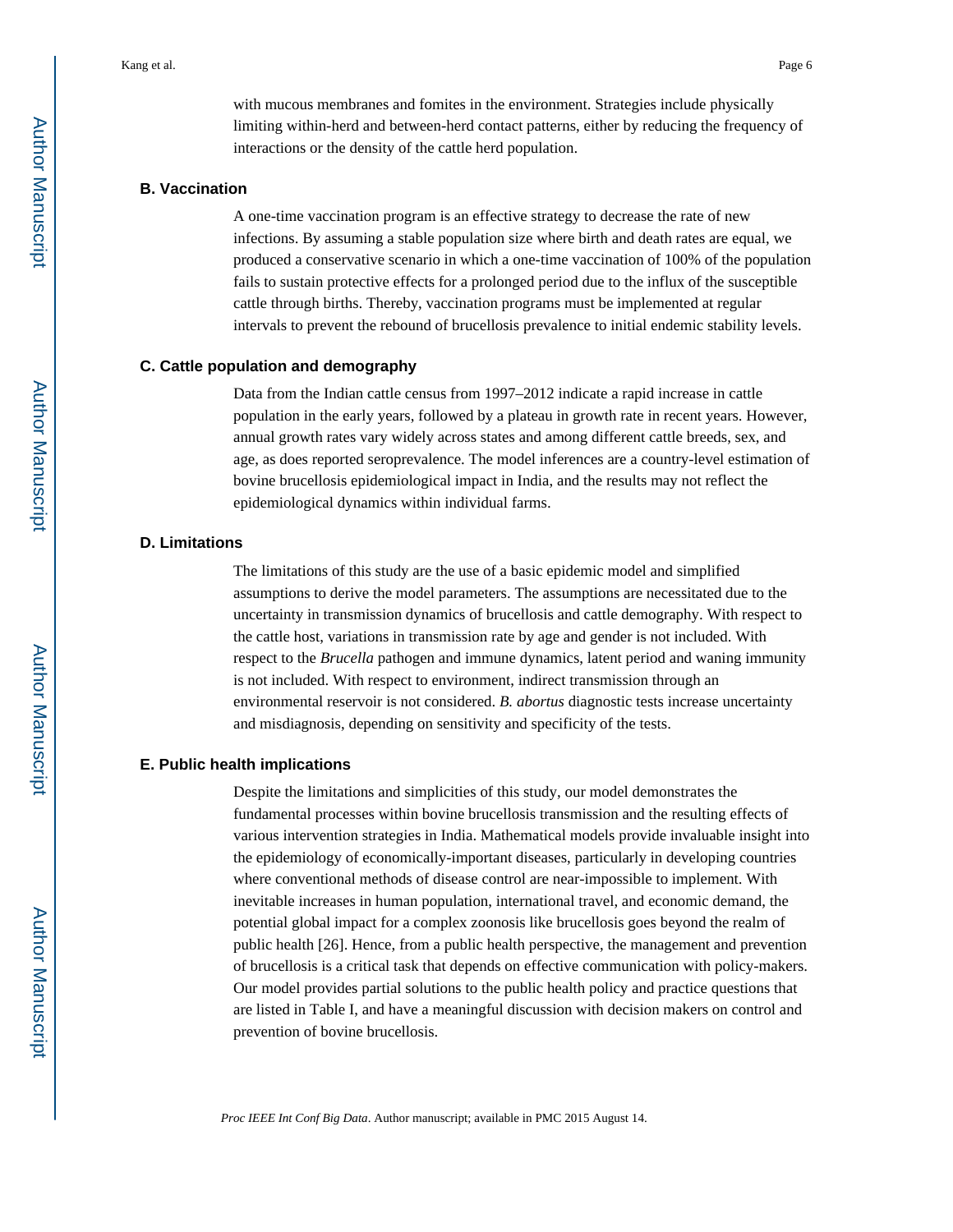#### **F. Future work**

While our focus on country-wide brucellosis status provides a general understanding of brucellosis transmission dynamics across India, this model may not be representative of the average cattle farm.

Further studies modeling within-farm and between-farm transmission can assess individual contact patterns and determine localized disease dynamics. Spatially detailed models, such as network and agent-based models, can help define local public health needs at the community level [27].

We will refine the spatial focus to a local region or farm with better availability of data on brucellosis epidemiology. The variations in risk of *Brucella* acquisition and transmission by age and gender can be incorporated into the model, as well as indirect transmission through the environment. Uncertainty and sensitivity analysis will assist in calibration, verification and validation of brucellosis transmission dynamics.

#### **G. Conclusion**

Bovine brucellosis data in India is limited to studies at various time points across diverse geographic regions, thereby limiting our understanding of transmission dynamics and risk factors. However, by utilizing a systems-based approach of studying transmission dynamics, mathematical models allow for better understanding, analysis, and improvement of prevention and control strategies at the population level, especially for resource-limited areas.

The dynamic processes within zoonotic disease transmission, such as brucellosis, demands a "One Health" approach [26]. Transdisciplinary collaboration among the fields of human, animal, and environmental health sciences is critical in addressing the intersectoral nature that shape health, economic, and social policy worldwide. Improving our understanding of zoonotic disease ecology will be critical in the face of global change and population growth, and the prospects of mathematical modeling delivers an effective tool towards this imperative.

# **Acknowledgments**

We thank the students, faculty and scientists of the Department of Veterinary Public Health and Epidemiology at Madras Veterinary College for their assistance and feedback on this study.

# **References**

- 1. Haque N, Bari MS, Hossain MA, Muhammad N, Ahmed S, Rahman A, Hoque SM, Islam A. An overview of Brucellosis. Mymensingh Med J MMJ. Oct; 2011 20(4):742–747. [PubMed: 22081201]
- 2. Moreno E. Retrospective and prospective perspectives on zoonotic brucellosis. Front Microbiol. 2014; 5:213. [PubMed: 24860561]
- 3. Pappas G. The changing Brucella ecology: novel reservoirs, new threats. Int J Antimicrob Agents. Nov.2010 36:S8–S11. [PubMed: 20696557]
- 4. Godfroid J, Scholz HC, Barbier T, Nicolas C, Wattiau P, Fretin D, Whatmore AM, Cloeckaert A, Blasco JM, Moriyon I, Saegerman C, Muma JB, Al Dahouk S, Neubauer H, Letesson J-J.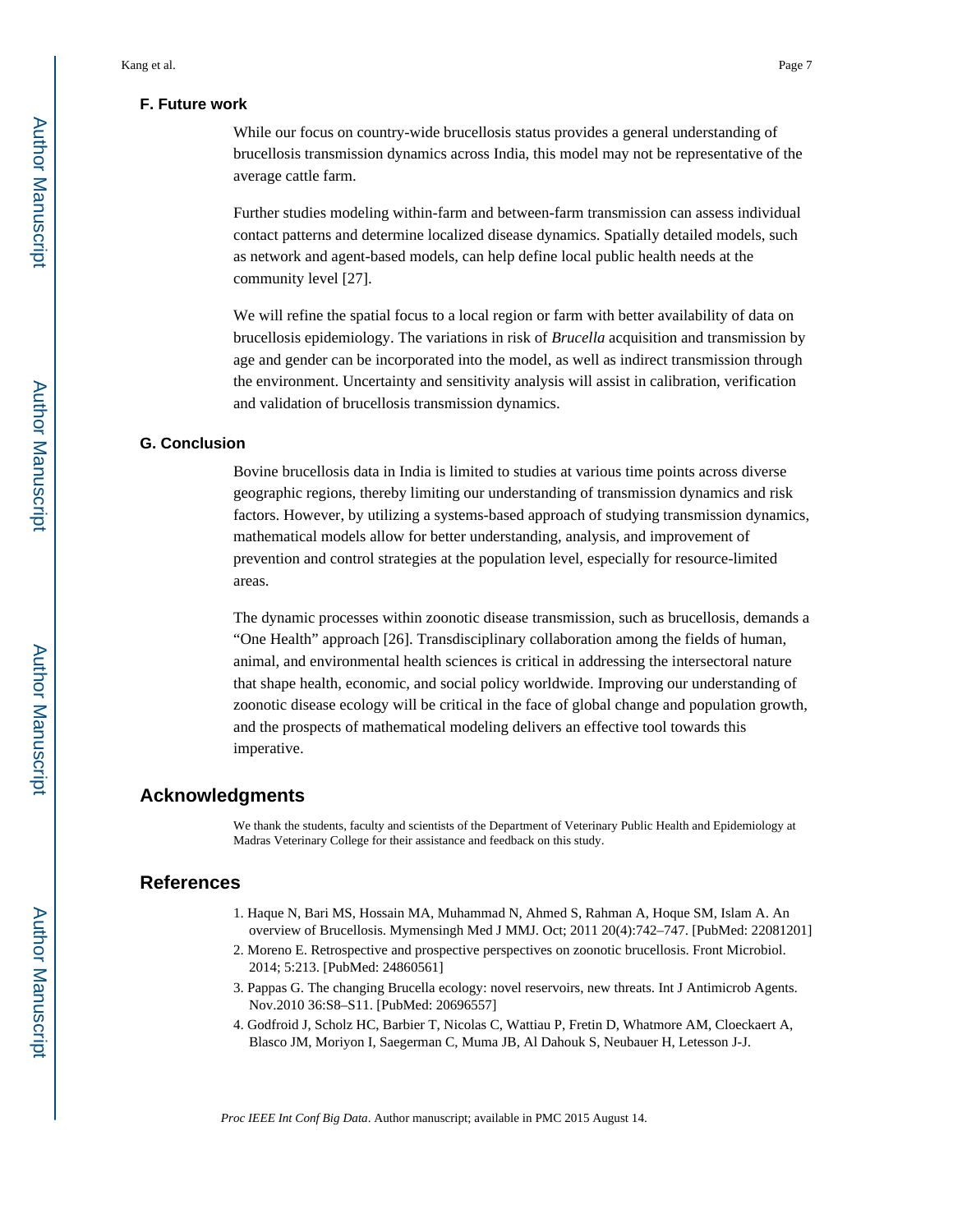Brucellosis at the animal/ecosystem/human interface at the beginning of the 21st century. Prev Vet Med. Nov; 2011 102(2):118–131. [PubMed: 21571380]

- 5. Franco MP, Mulder M, Gilman RH, Smits HL. Human brucellosis. Lancet Infect Dis. Dec; 2007 7(12):775–786. [PubMed: 18045560]
- 6. Renukaradhya GJ, Isloor S, Rajasekhar M. Epidemiology, zoonotic aspects, vaccination and control/ eradication of brucellosis in India. Vet Microbiol. Dec; 2002 90(1–4):183–195. [PubMed: 12414143]
- 7. Seleem MN, Boyle SM, Sriranganathan N. Brucellosis: a reemerging zoonosis. Vet Microbiol. Jan; 2010 140(3–4):392–398. [PubMed: 19604656]
- 8. Agasthya AS, Isloor S, Prabhudas K. Brucellosis in high risk group individuals. Indian J Med Microbiol. Jan; 2007 25(1):28–31. [PubMed: 17377349]
- 9. Mantur BG, Amarnath SK. Brucellosis in India a review. J Biosci. Nov; 2008 33(4):539–547. [PubMed: 19208979]
- 10. Smits HL, Kadri SM. Brucellosis in India: a deceptive infectious disease. Indian J Med Res. Nov; 2005 122(5):375–384. [PubMed: 16456249]
- 11. Senthil NR, Narayanan SA. Seroprevalence Study of Bovine Brucellosis in Slaughter House. Int J Adv Vet Sci Technol. Aug; 2013 2(1):61–63.
- 12. Isloor S, Renukaradhya GJ, Rajasekhar M. A serological survey of bovine brucellosis in India. Rev Sci Tech Int Off Epizoot. Dec; 1998 17(3):781–785.
- 13. Rahman H. DBT Network Project on Brucellosis. Indian Council of Agricultural Research, Project Monitoring Unit, Project Directorate on Animal Disease Monitoring and Surveillance, Annual Report. Sep.2013
- 14. Rabinowitz PM, Conti LA. Human-Animal Medicine: Clinical Approaches to Zoonoses, Toxicants and Other Shared Health Risks Elsevier Health Sciences. 2009
- 15. Olsen S, Tatum F. Bovine brucellosis. Vet Clin North Am Food Anim Pract. Mar; 2010 26(1):15– 27. table of contents. [PubMed: 20117540]
- 16. Renukaradhya GJ, Isloor S, Rajasekhar M. Epidemiology, zoonotic aspects, vaccination and control/eradication of brucellosis in India. Vet Microbiol. Dec; 2002 90(1–4):183–195. [PubMed: 12414143]
- 17. Vynnycky, E.; White, R. An Introduction to Infectious Disease Modelling. 1st. Oxford University Press; USA: 2010.
- 18. McCallum H, Barlow N, Hone J. How should pathogen transmission be modelled? Trends Ecol Evol. Jun; 2001 16(6):295–300. [PubMed: 11369107]
- 19. Keeling, MJ.; Rohani, P. Modeling Infectious Diseases in Humans and Animals. 1st. Princeton University Press; 2007.
- 20. Morse SS, Mazet JAK, Woolhouse M, Parrish CR, Carroll D, Karesh WB, Zambrana Torrelio C, Lipkin WI, Daszak P. Prediction and prevention of the next pandemic zoonosis. Lancet. Dec; 2012 380(9857):1956–1965. [PubMed: 23200504]
- 21. Fineberg HV, Wilson ME. Epidemic science in real time. Science. May.2009 324(5930):987. [PubMed: 19460968]
- 22. R, The R Project for Statistical Computing. 2014.<http://www.r-project.org/>
- 23. Ebel ED, Williams MS, Tomlinson SM. Estimating herd prevalence of bovine brucellosis in 46 USA states using slaughter surveillance. Prev Vet Med. Jul; 2008 85(3–4):295–316. [PubMed: 18359525]
- 24. Nicoletti P. Brucellosis: past, present and future. Pril Makedon Akad Na Nauk Umet Oddelenie Za Biološki Med Nauki Contrib Maced Acad Sci Arts Sect Biol Med Sci. Jul; 2010 31(1):21–32.
- 25. Nicoletti P. Vaccination against Brucella. Adv Biotechnol Processes. 1990; 13:147–168. [PubMed: 2185782]
- 26. World Bank. People, Pathogens and Our Planet. World Bank; 2010.
- 27. Luke DA, Stamatakis KA. Systems Science Methods in Public Health: Dynamics, Networks, and Agents. Annu Rev Public Health. Apr.2011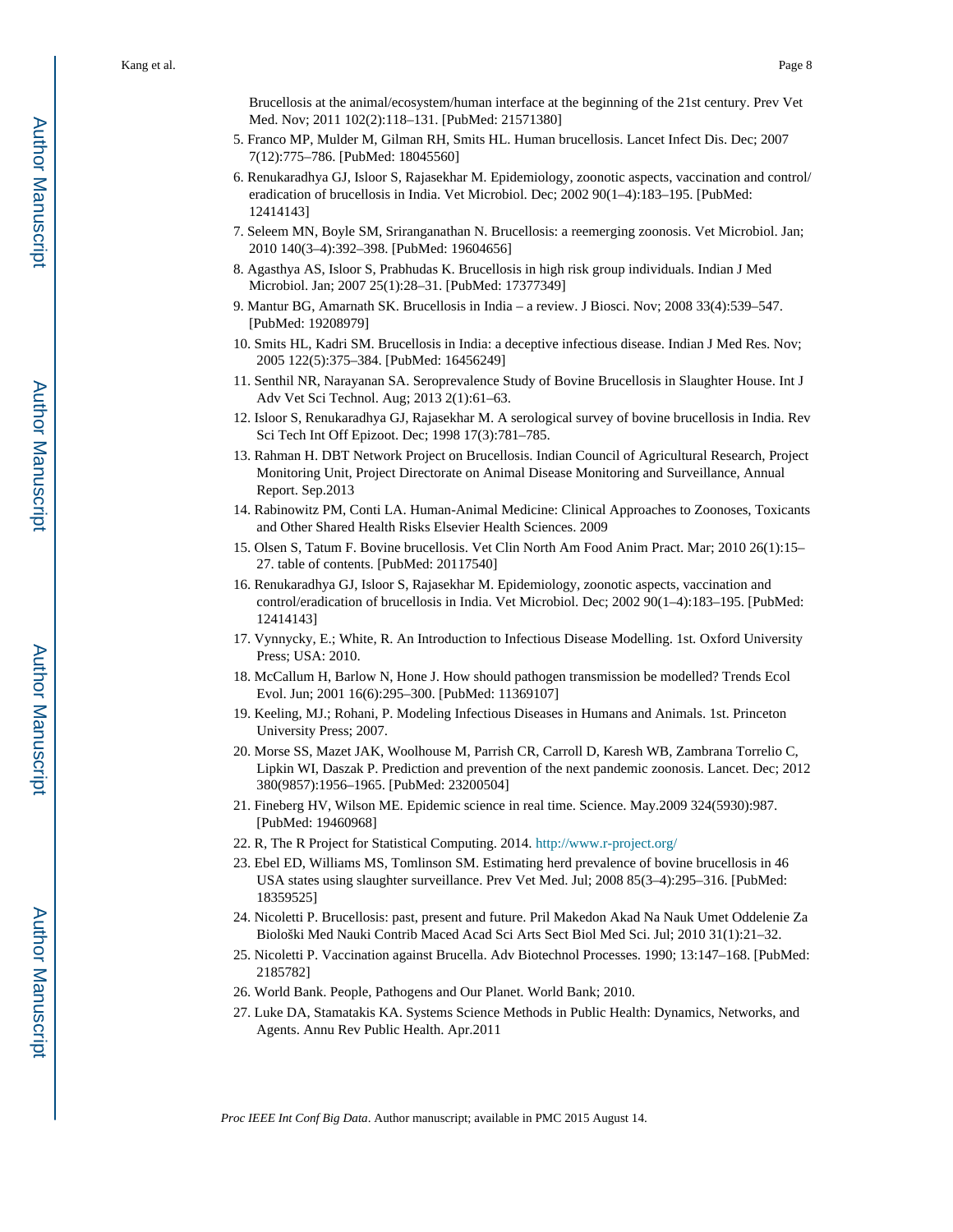

**Fig. 1. System dynamics model of brucellosis transmission dynamics with births and deaths** The mass action mixing of susceptible and infected cattle lead to new infections. At the time of vaccination, susceptible cattle who are vaccinated effectively move to the immune compartment.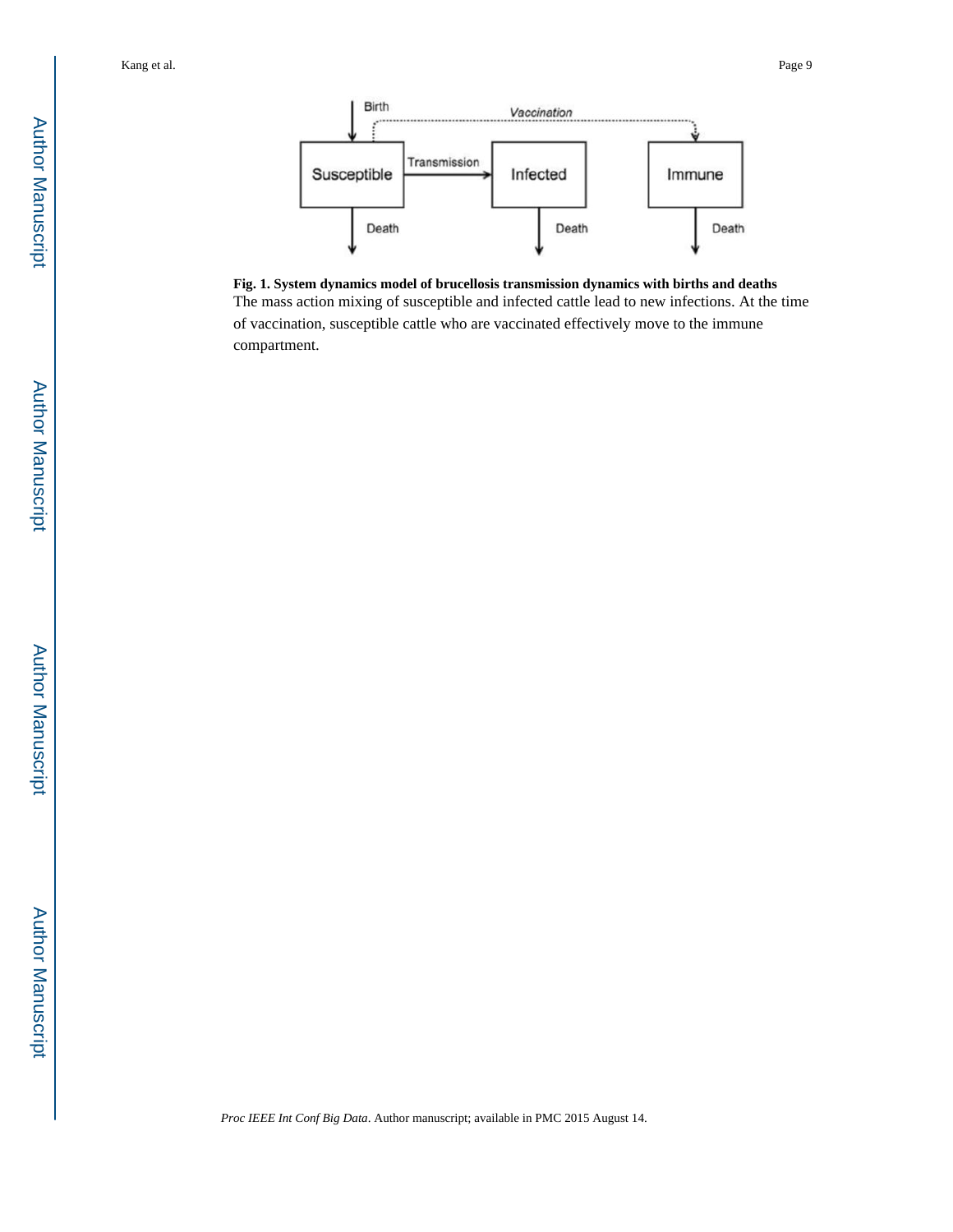# **Reducing Transmission Rate**





Brucellosis prevalence decreases over time by reducing transmission rate by 20%, 40%, 60%, and 80% below the transmission rate at endemic stability (refers to 0% reduced transmission rate).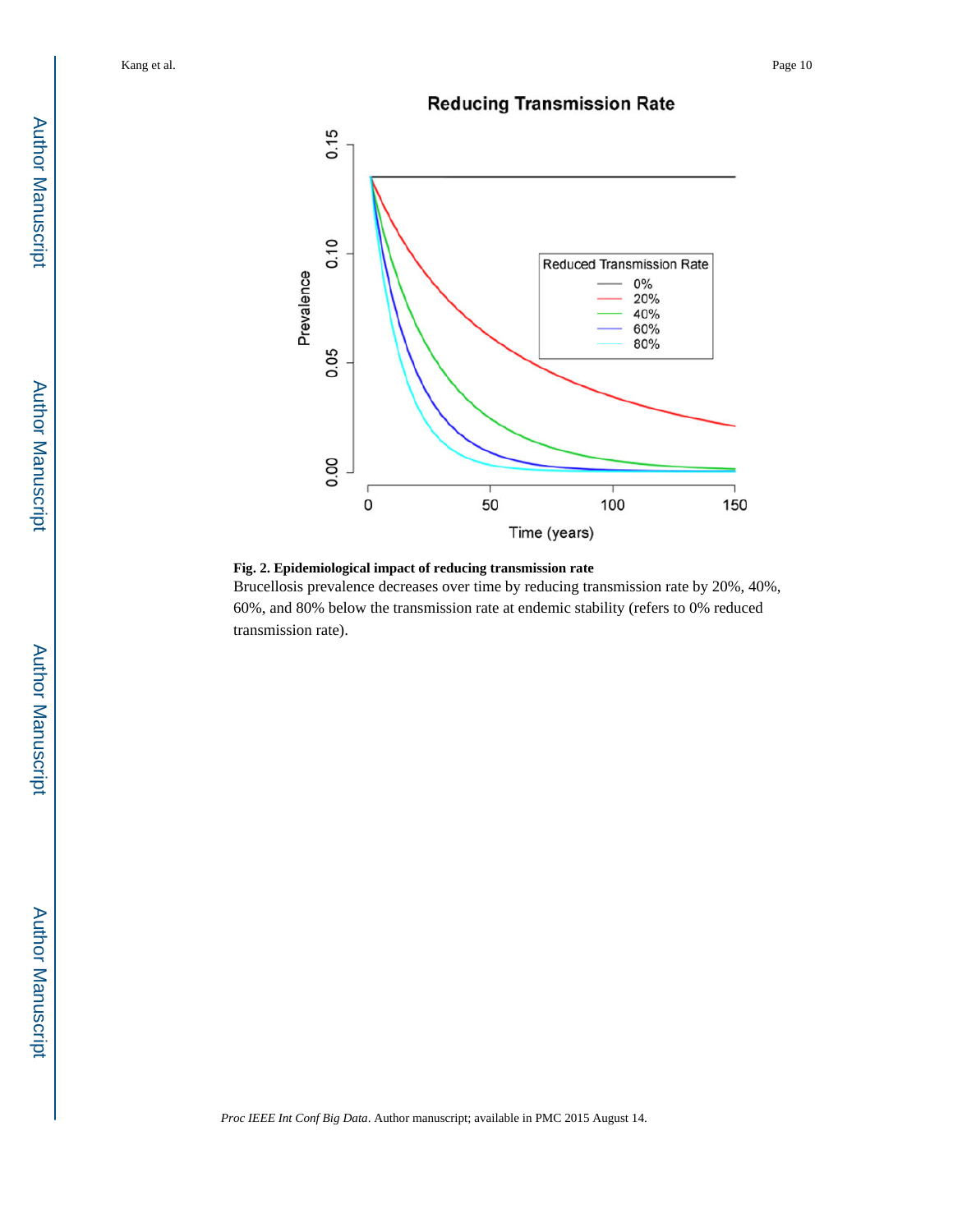



Vaccination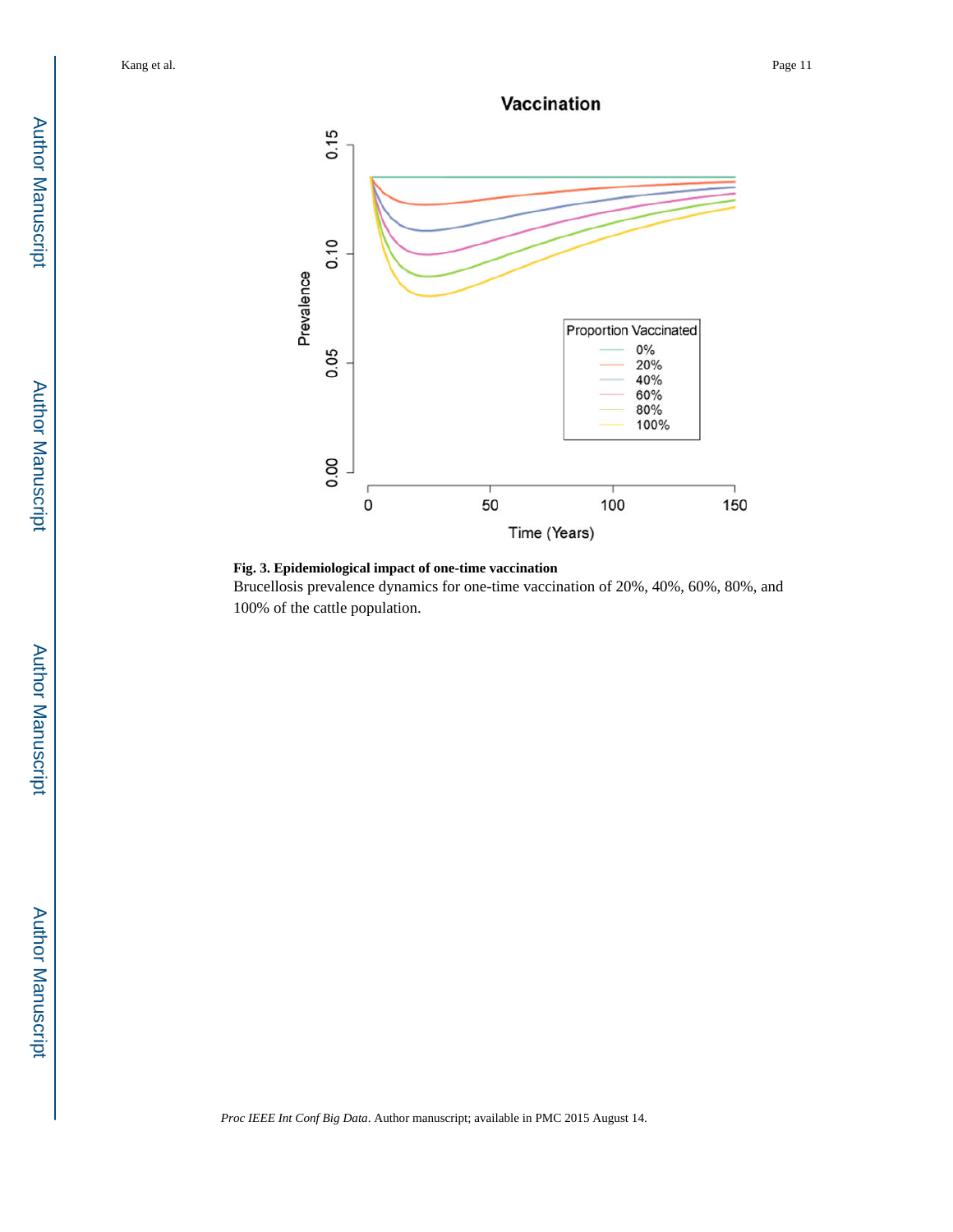# **TABLE I**

# Public health policy and practice questions

| ٠ | What is the epidemiological impact of brucellosis: prevalence, incidence, mortality, morbidity?                   |
|---|-------------------------------------------------------------------------------------------------------------------|
| ٠ | What is the geographic/spatial distribution of brucellosis?                                                       |
| ٠ | What is the demographic distribution of brucellosis?                                                              |
| ٠ | How reliable is surveillance of brucellosis?                                                                      |
| ٠ | How to conduct hypothesis testing of different scenarios for risk/potential for spread and transmission dynamics? |
| ٠ | What interventions are warranted for prevention and control of brucellosis?                                       |
| ٠ | When to introduce the interventions?                                                                              |
|   | What is the quantum and period of interventions?                                                                  |

Questions illustrate the public health policy and practice challenges faced by decision-makers in implementation and scale-up of the brucellosis control and prevention program in India.